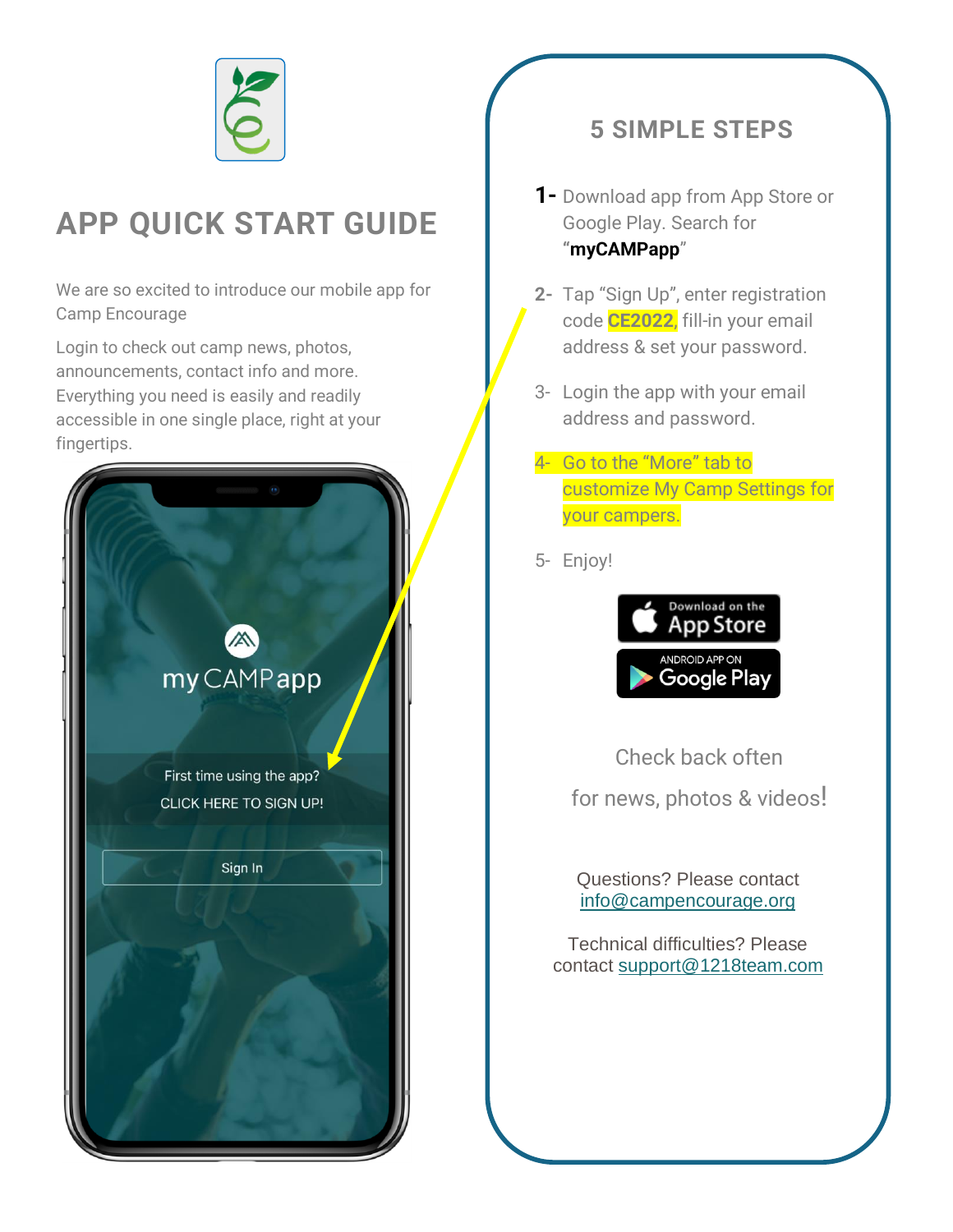#### **USING THE APP**

When you first sign in the app you will see a "help overlay" tutorial that will highlight the various features and capabilities of the app.





### **CUSTOMIZE YOUR SETTINGS**

You can personalize your experience with the app and select what category of information to view and be notified about.

- 1. Navigate to the "**More**" tab
- 2. Select "My Camp Settings"
- 3. Tap Edit/Save to update your preferences

![](_page_1_Picture_9.jpeg)